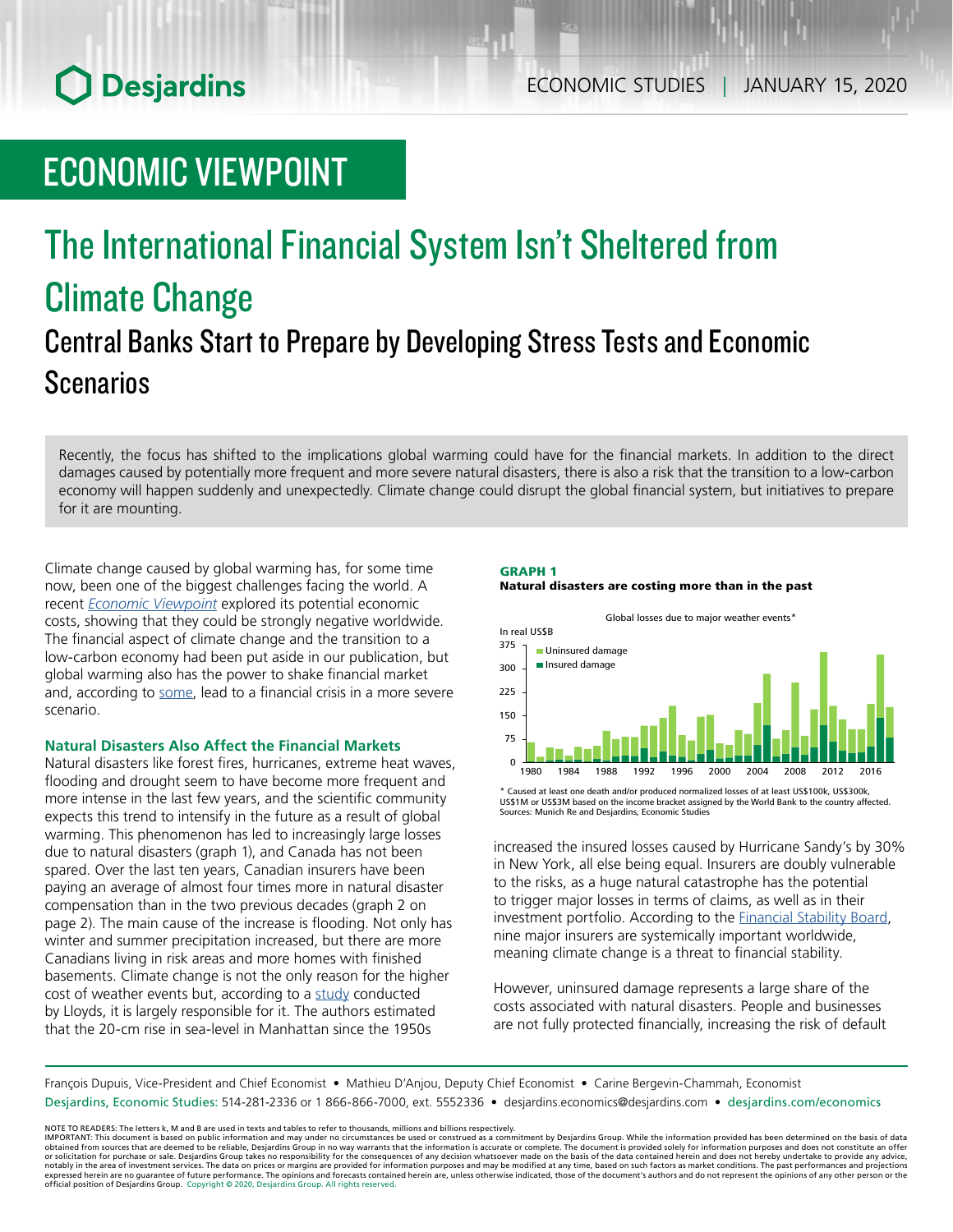#### GRAPH 2



Canadian insurance companies are vulnerable to the increase in the cost of natural disasters



on loans made by financial institutions. This effect is limited for now, but repeated or large-scale occurrences could curb the capital available for new loans. Moreover, some of the uninsured damage must be covered by governments. In a March 2019 press [release](http://www.ibc.ca/ns/resources/media-centre/media-releases/winter-storm-causes-over-39-million-in-insured-damage-in-eastern-canada), the Insurance Bureau of Canada (IBC) noted that: "For every dollar paid out in insurance claims for homes and businesses, IBC estimates that Canadian governments pay out \$3 to recover public infrastructure damaged by severe weather." This is why governments in several countries have set up emergency funds for dealing with natural disasters. The amounts paid out by the funds are on the rise in Canada among others (graph 3).

#### GRAPH 3

#### Natural disasters are an increasingly heavy burden on the federal government



Sources: Office of the Parliamentary Budget Officer and Desjardins, Economic Studies

These costs should continue to increase if the climate predictions come true. In addition, potential tax revenue would be lower, as economic activity would be adversely affected. The **[IBC](http://assets.ibc.ca/Documents/Natural%20Disasters/Economic_Impact_Disasters.pdf)** stresses that large disasters have, thus far, been estimated to lower tax revenues by 3% of GDP and increase public debt by more than 8% of GDP in developed economies. The Obama [administration](https://obamawhitehouse.archives.gov/sites/default/files/omb/reports/omb_climate_change_fiscal_risk_report.pdf) estimated that, by 2100, the increase in the U.S. government's costs from climate change would be between US\$9B and US\$27B and that the decline in revenue could reach US\$60B to

US\$110B per year, at present value, representing almost 1% of total U.S. GDP.

Damaged assets and weakened economic growth and productivity due to climate change could also trigger major losses in investors' portfolios. A [study](https://eiuperspectives.economist.com/sites/default/files/The%20cost%20of%20inaction.pdf) conducted by The Economist Intelligence Unit estimates that expected losses stemming from climate change to the global stock of manageable assets, i.e., the assets held by non-bank financial institutions, would be around US\$4,200B in terms of 2015 present value. To provide a sense of this number's magnitude, it would represent about 3% of the global stock of manageable assets in 2015, when the researchers published the study. If the climate warmed by only 2°C, the loss could be cut in half. However, the authors warn that the very real risk that the temperature will go up more than expected could prove very costly: in their opinion, 6°C of warming could lead to a loss of about 10%. Other researchers are getting similar [results](http://eprints.lse.ac.uk/66226/).

### **The Transition to a Low-Carbon Economy Has Its Own Risks**

Aside from natural disasters, climate change poses an additional risk to the financial markets: the transition risk. As the costs associated with climate change are likely to only go up, transitioning to a less carbon-intensive economy is necessary. The spectrum of potential transition scenarios ranges between two principal outcomes. The more negative outcome would be a situation in which authorities' efforts to mitigate climate change are not credible. In this case, fossil fuel prices would remain low and would not completely factor in carbon's effects on the environment. The incentives for switching to more sustainable energies would not be big enough. Investment in fossil energy would continue to rise. This would increase the risk of climate change costs becoming too high, precipitating a sudden transition, with no gradual divestment, to a low-carbon economy. Businesses generating high carbon emissions would see the value of their assets plummet, and stockholders would be heavily penalized. In Canada, for example, CO<sub>2</sub> emissions are heavily concentrated in the transportation and the oil and gas industries (graph 4). These sectors, and the ones that depend

#### GRAPH 4

#### Canada's GHG emissions are primarily focused in the fossil fuel industry and transportation

Canadian GHG emissions by sector In megatonnes of  $CO<sub>2</sub>$  equivalent  $\Omega$ 100 200 300 400 500 600 700 800 1990 1992 1994 1996 1998 2000 2002 2004 2006 2008 2010 2012 2014 2016  $\blacksquare$  Heavy industry  $\blacksquare$  Agriculture  $\blacksquare$  Electricity ■ Buildings Transportation

GHG: Greenhouse gas; CO<sub>2</sub>: Carbon dioxide<br>Sources: Environment and Climate Change Canada and Desjardins, Economic Studies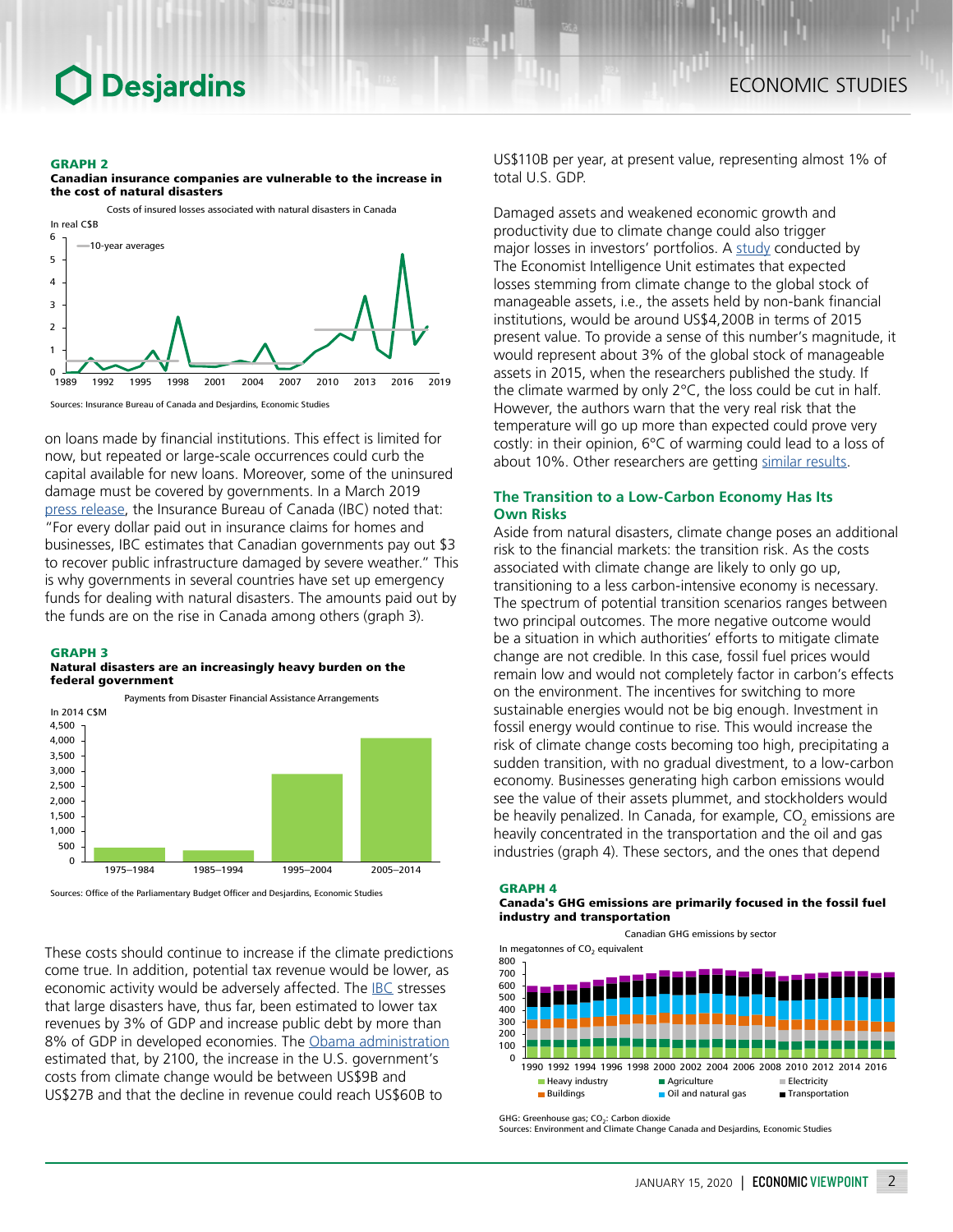## **O** Desjardins

on them, would be especially hard hit. The remaining fossil fuel reserves would remain unexploited, which could represent US\$1,000B to US\$4,000B in asset value losses for the global energy sector. For the industrial sector in general, the stranded assets could total up to US\$20,000B, according to [Adam](https://foreignpolicy.com/2019/07/20/why-central-banks-need-to-step-up-on-global-warming/) Tooze, Director of Columbia University's European Institute.

Stock markets would also be disrupted, and indexes could plunge, particularly the ones associated with high carbon emission industries. Moreover, rating agencies like Moody's and Standard & Poor's have, in recent years, begun to consider climate risk in their analysis. Globally, one third of equities and fixed-income securities are issued from carbon-intensive sectors. The Canadian market is especially vulnerable, as it is still heavily concentrated in high-emitting industries (graph 5). A [study](https://www.frbsf.org/economic-research/events/2019/november/economics-of-climate-change/files/Paper-6-2019-11-8-Riordan-1PM-2nd-paper.pdf) conducted by a group of economists attempted to quantify businesses' exposure to the risk of energy transition, and concluded that, on average, the most vulnerable countries were South Africa, Brazil and Canada, whereas European companies were the least vulnerable to this risk. With no ability to correctly anticipate the transition, the financial markets would be shaken, which could potentially have systemic repercussions. Carbon capture technologies have the potential to reduce this scenario's costs, but they will probably not be sufficient and advanced enough to justify continuing to extract fossil fuels at today's pace.

#### GRAPH 5





Sources: MSCI and Desjardins, Economic Studies

At the other extreme, however, is a scenario that features environmental policies that are credible, serious and announced ahead of time. Business decisions and investments would reflect the environmental costs of carbon, making green technologies more attractive. The transition would be less painful for businesses and individuals, as the losses associated with carbon assets are predicted and valued so as to reflect the transition. Fossil fuel reserves are also abandoned in this scenario, but fuel prices would have increased enough by then, reflecting the true cost of carbon, to encourage investors to gradually divest and head for clean energies. The market is therefore ready, making it possible to transition into a less carbon-intensive economy

without a lot of upheaval. The reality could lie somewhere between these two scenarios. However, the sooner the transition begins, the more gradual it will be, and the smaller the adverse consequences for the financial system will be. Moreover, the Canadian Standards [Association](https://www.scc.ca/en/standards/notices-of-intent/csa/sustainable-finance-defining-green-taxonomy-for-canada) has launched an initiative to define investment and finance in the green and transition sectors in Canada. It also bears noting that the transition to a lowcarbon economy does not represent only negative economic effects. There are also opportunities for industries that are considered greener, which could potentially see a period of stronger investment and productivity.

#### **Central Banks Get on the Bandwagon**

Faced with the threat to the economy and financial stability posed by climate change, the central banks and financial institutions have started to look at what role they can play. Mark Carney, Governor of the Bank of England (BoE) and recently appointed the United Nations (UN) special envoy for climate action and finance, started the ball rolling with a 2015 [speech](https://www.bankofengland.co.uk/-/media/boe/files/speech/2015/breaking-the-tragedy-of-the-horizon-climate-change-and-financial-stability.pdf?la=en&hash=7C67E785651862457D99511147C7424FF5EA0C1A) in which he stressed the financial risks involved in climate change and the responsibility of financial institutions to ensure a gradual transition. The movement has strengthened since then; about 50 central banks now belong to a green network. The Central Banks' and Supervisors' Network for Greening the Financial System (NGFS) is one of the largest, with 42 members, including the Bank of Canada (BoC) since 2019. However, U.S. institutions have not yet joined. The NGFS aims to help bolster the global effort required to achieve the objectives of the Paris Accord, expand the financial markets' role in managing climate risk, and mobilize the capital required for green investment. Their first [official](https://www.ngfs.net/sites/default/files/medias/documents/ngfs_first_comprehensive_report_-_17042019_0.pdf) report was released in April 2019; it proposed several recommendations to financial institutions for protecting financial markets from disruptions caused by climate change. These recommendations primarily stressed the need to establish norms in order to standardize what is considered a green asset, develop scenarios and stress tests that factor in the impacts of climate change, ensure greater transparency in the disclosure of weather risks, add environmental sustainability criteria to financial institutions' portfolio management and promote data sharing.

Certain central banks have recently instituted concrete environmental initiatives. The **Bank of [France](https://www.banque-france.fr/en/node/240520)** and the BoE's [prudential regulation authority](https://www.bankofengland.co.uk/-/media/boe/files/prudential-regulation/supervisory-statement/2019/ss319.pdf?la=en&hash=7BA9824BAC5FB313F42C00889D4E3A6104881C44) recently issued their guidelines for managing the financial risk of climate change for financial institutions, including such things as disclosing asset's climate risk and stress testing. In November 2019, the Bank of [Sweden](https://www.riksbank.se/en-gb/press-and-published/speeches-and-presentations/2019/floden-riksbank-selling-bonds-for-climate-reasons/) announced that it will no longer be investing in assets of heavy carbon emitters. It recently began to divest from Alberta and some Australian states. The BoC has also begun some initiatives, for the first time including climate change as a vulnerability in its May 2019 *[Financial](https://www.bankofcanada.ca/2019/05/financial-system-review-2019/) System Review* and launching a research program on the economic impacts of climate change. The matter is in its very early days, however, as the BoC is still weighing how to incorporate climate change into its scenarios, according